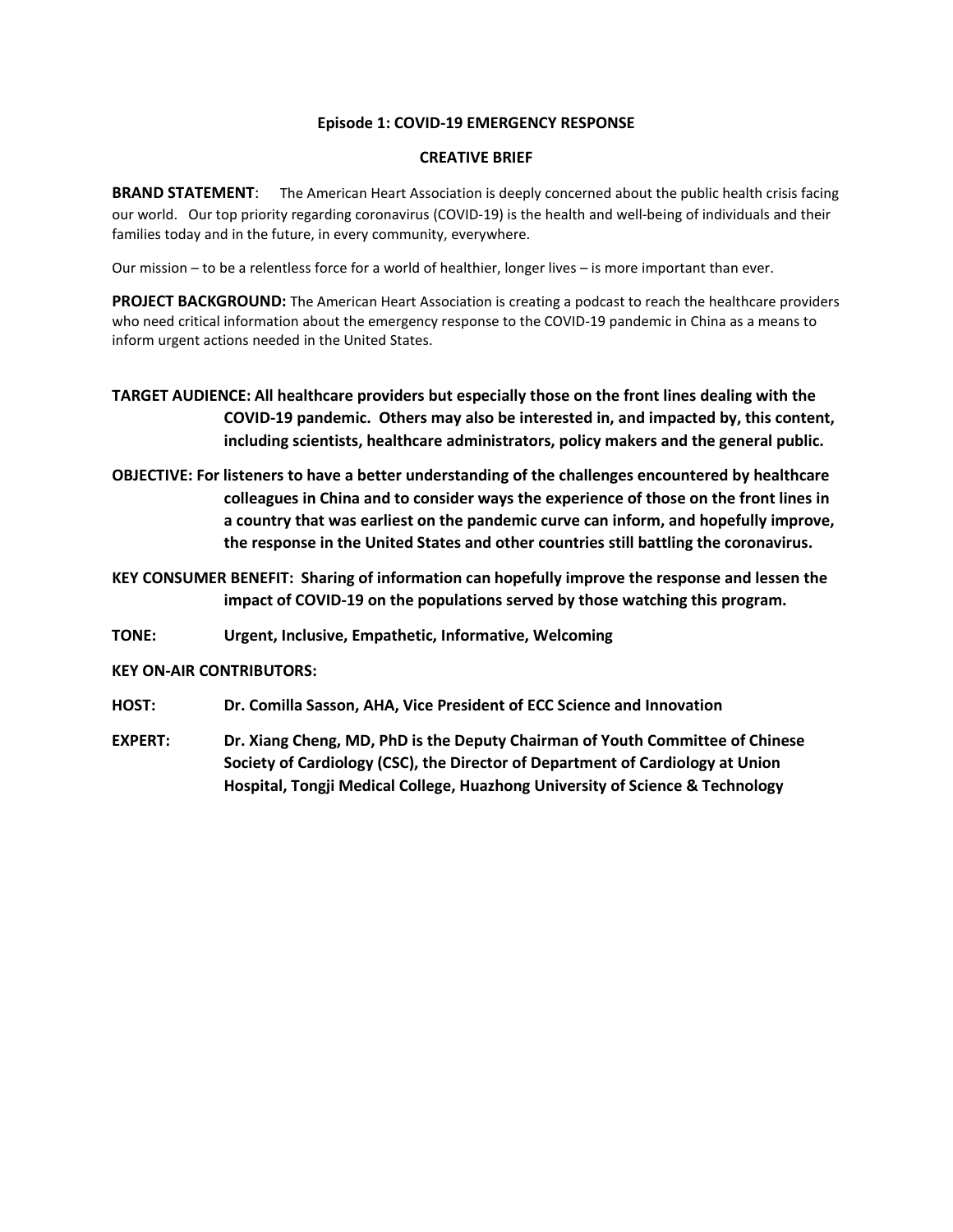#### **RUN OF SHOW**

SHOW OPEN (3 MIN) To be recorded at the end by Dr. Comilla Sasson, AHA, Vice President of ECC Science and Innovation

## **Q &A (15 min)**

GUEST INTRO (30 SEC)

**Dr. Xiang Cheng, MD, PhD is the Deputy Chairman of Youth Committee of Chinese Society of Cardiology (CSC), the Director of Department of Cardiology at Union Hospital, Tongji Medical College, Huazhong University of Science & Technology. Wuhan, China, is a severely affected area of covid-19.**

#### **Emergency Medicine**

- **Q:** Dr. Cheng, thank you for your willingness to share your insight. When the surge of patients started to come into the Emergency Department, how did you handle all these patients?
- **Q:** Many of these patients needed respiratory support, like oxygen, non-invasive positive pressure ventilation, or even intubation. How did you decide what each patient would get?
- **Q:** When ventilators became in short supply, what did you do to help manage these patients?

#### **Coordination across healthcare systems**

- **Q:** How are hospital beds, ventilators, being managed? What did you do when you no longer have space to care for patients in the hospital?
- **Q:** It has been mentioned that China created fever clinics and fever wards, even fever hospitals. How are patients determined to go to these areas?
- **Q:** Have you changed EMS (emergency medical system) protocols for treatment or transport of suspected COVID-19 patients, other than wearing PPE? Have you designated certain hospitals as COVID-19 receiving centers?

#### **Clinical**

**Q:** Are doctors now using unconventional drugs to treat patients with coronavirus related hypoxemia and respiratory failure in addition to supportive care measures?

#### **Calls-to-Action**

What action or key takeaways would we like to leave with our audience?

### **Closing Thoughts**